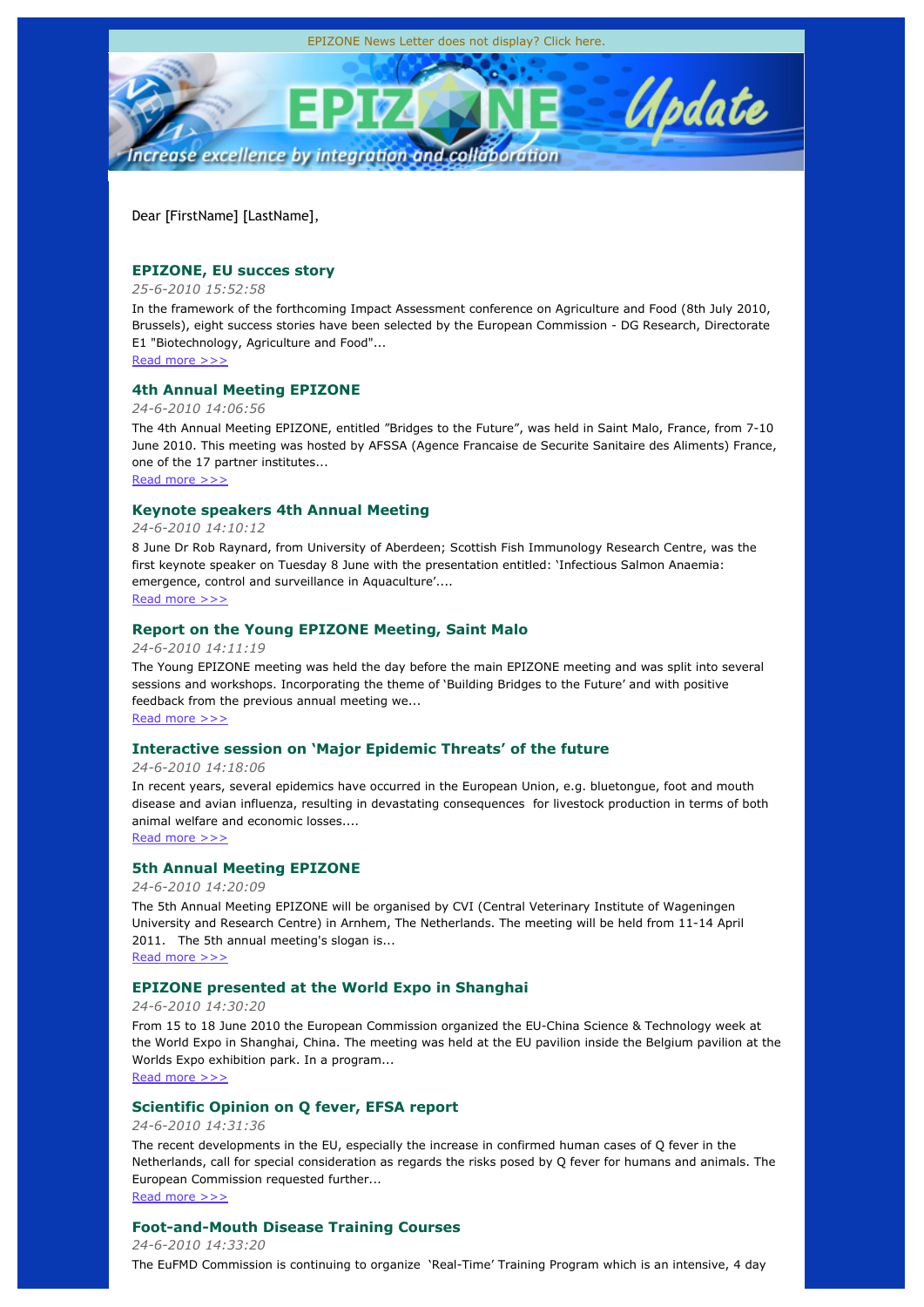program of clinical FMD investigation for the recognition and sampling of animals for Foot-and-Mouth Disease (FMD) hosted by SAP and Erzurum...

Read more >>>

# **Activity agenda (meetings, courses and events)**

*24-6-2010 14:35:29* 1-3 July 2010 -5th Young European Veterinary Pathologist International Meeting, IZSLER, Brescia, Italy 11-14 July 2010 - International Conference on Emerging Infectious Diseases, Centers for Disease Control... Read more >>>

Your news item for the next EPIZONE update is most welcome. Please submit via:

EPIZONE update News gathering

Contact information: E-mail:epizone.cvi@wur.nl www.epizone-eu.net

EPIZONE is the Network of Excellence for Epizootic Disease Diagnosis and Control, supported by funding under the Sixth Research Framework Programme of the EU.

To unsubscribe for the EPIZONE Update please send an e-mail to: epizone.cvi@wur.nl

Copyright (C) 2008 EPIZONE All rights reserved.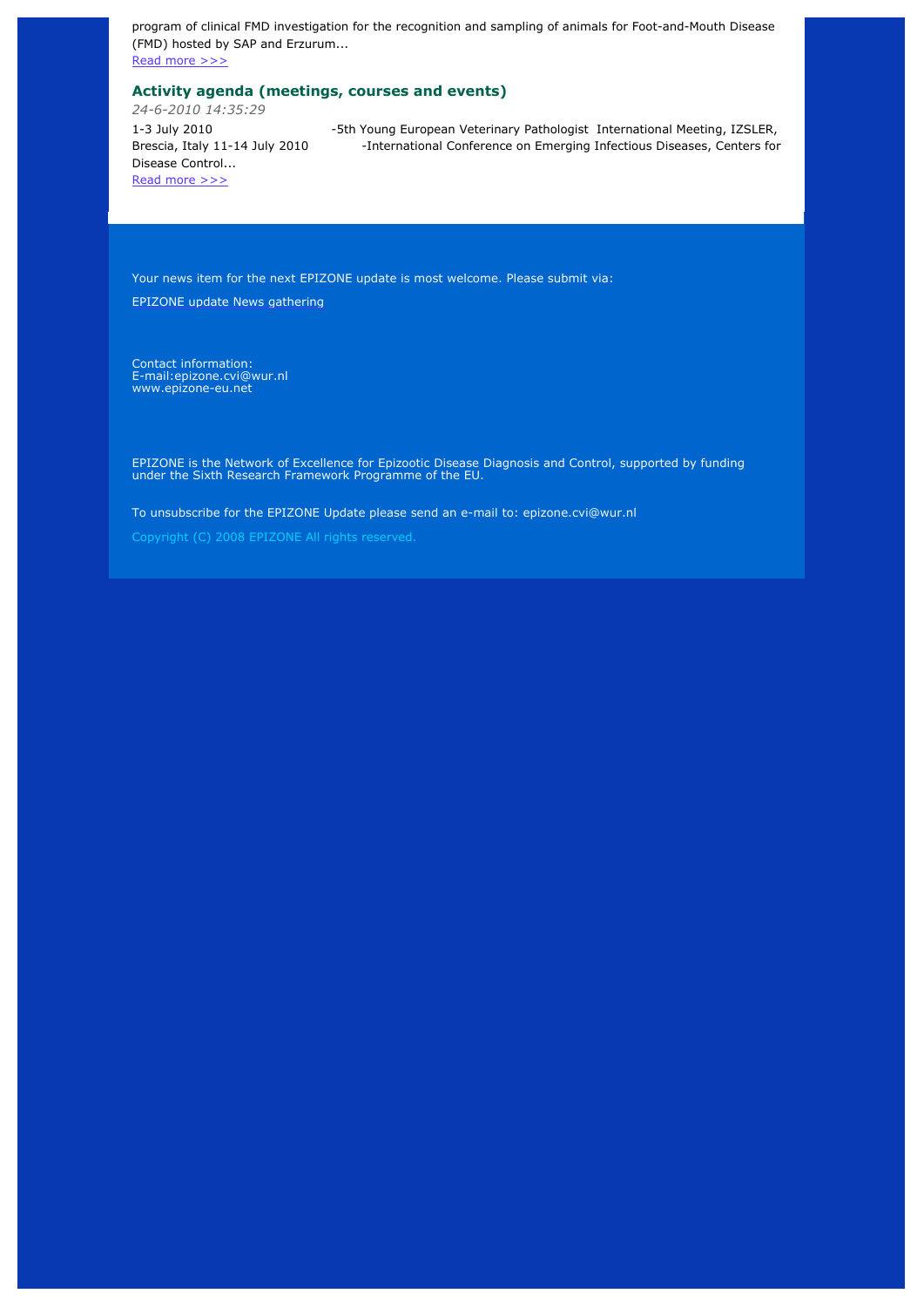# **EPIZONE, EU succes story**

In the framework of the forthcoming Impact Assessment conference on Agriculture and Food (8th July 2010, Brussels), eight success stories have been selected by the European Commission - DG Research, Directorate E1 "Biotechnology, Agriculture and Food" from the vast list of FP6 projects. EPIZONE is one of them!

These success stories will be part of a press kit to be handed out to journalists.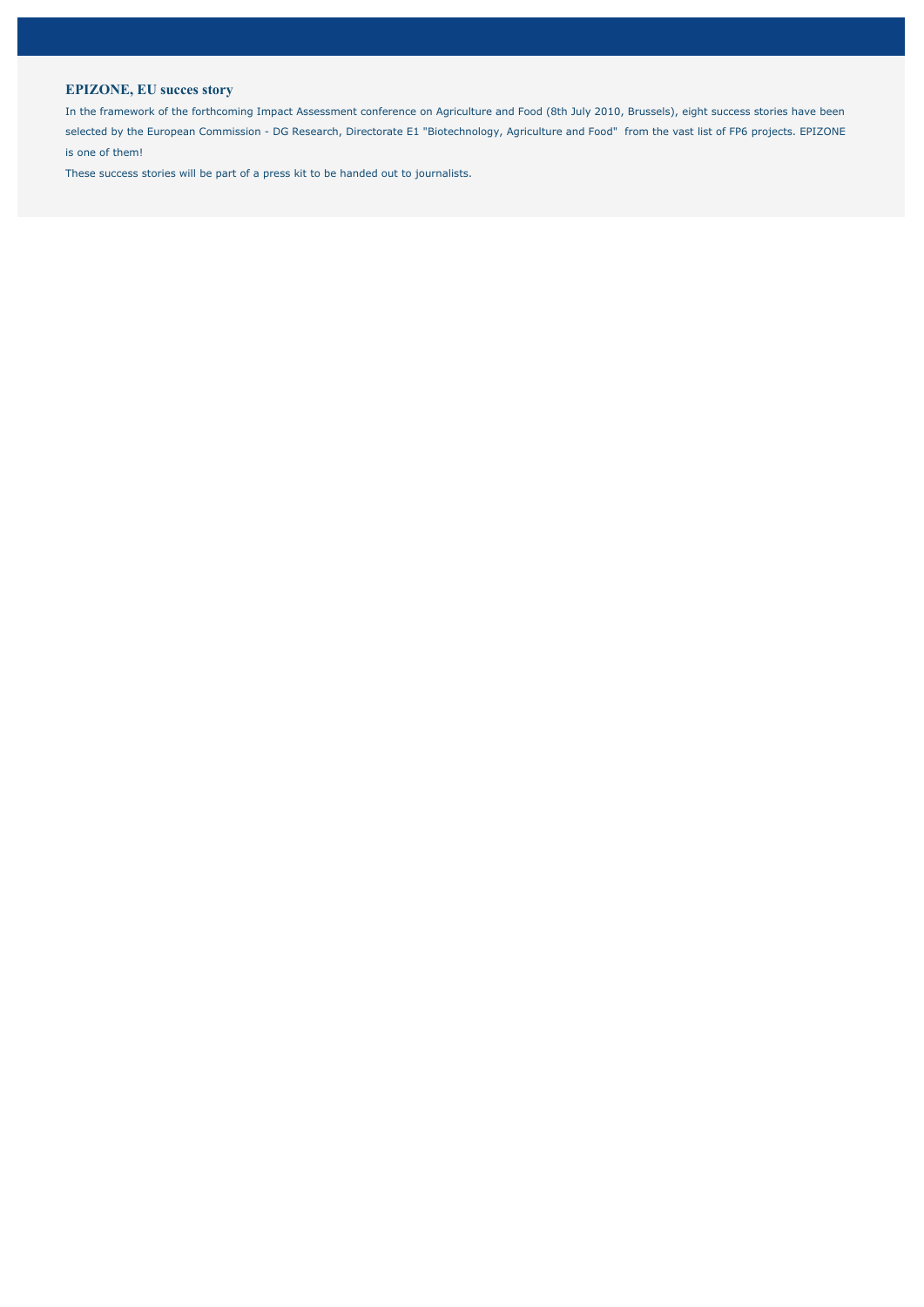### **4th Annual Meeting EPIZONE**

The 4th Annual Meeting EPIZONE, entitled "Bridges to the Future", was held in Saint Malo, France, from 7-10 June 2010. This meeting was hosted by AFSSA (Agence Francaise de Securite Sanitaire des Aliments) France, one of the 17 partner institutes of EPIZONE. About 340 participants from 27 countries attended; scientists, from many different fields of research, from inside and outside EPIZONE, sponsors and policy makers. Also 11 other (EU) projects presented their work

### **8 June and 9 June**

243 abstracts were submitted, and during the meeting 36 oral presentations were given and around 200 posters were setup. Besides this 5 Keynote speakers were invited and special to this year was the interactive session on ''Major Epidemic Threats" prepared by EPIZONE's Theme 7, working on Risk Assessment.



### **Poster sessions and project presentations**

Throughout the conference there was plenty of time to review and discuss the posters, to network and to participate in the invited (EU) project presentations of GFRA, FluLabNet, ICONZ, CSFV go DIVA, NEW-Flubird, ArboZoonet, FLUTEST, WildTech, GlaD, FLUTRAIN, and MED-VET-NET.





### **7 June and 10 June**

Monday 7 June, many work packages were held and the **EPIZONE Internal Call BT-DYNVECT** presented their findings of the one year project in a satellite Symposium: Establishing the transmission dynamics of Bluetongue serotype 8 and entomological aspects in Northern Europe. (see programme). **Young EPIZONE** had a full day programme with three workshops: networking, job interviews and CV writing. **A GFRA Workshop** was held on Thursday 10 June, with an introduction of the project and examples of GFRA activities. The workshop ended with roundtable discussions (see programme).

**An abstract book is available as download on the EPIZONE website** here.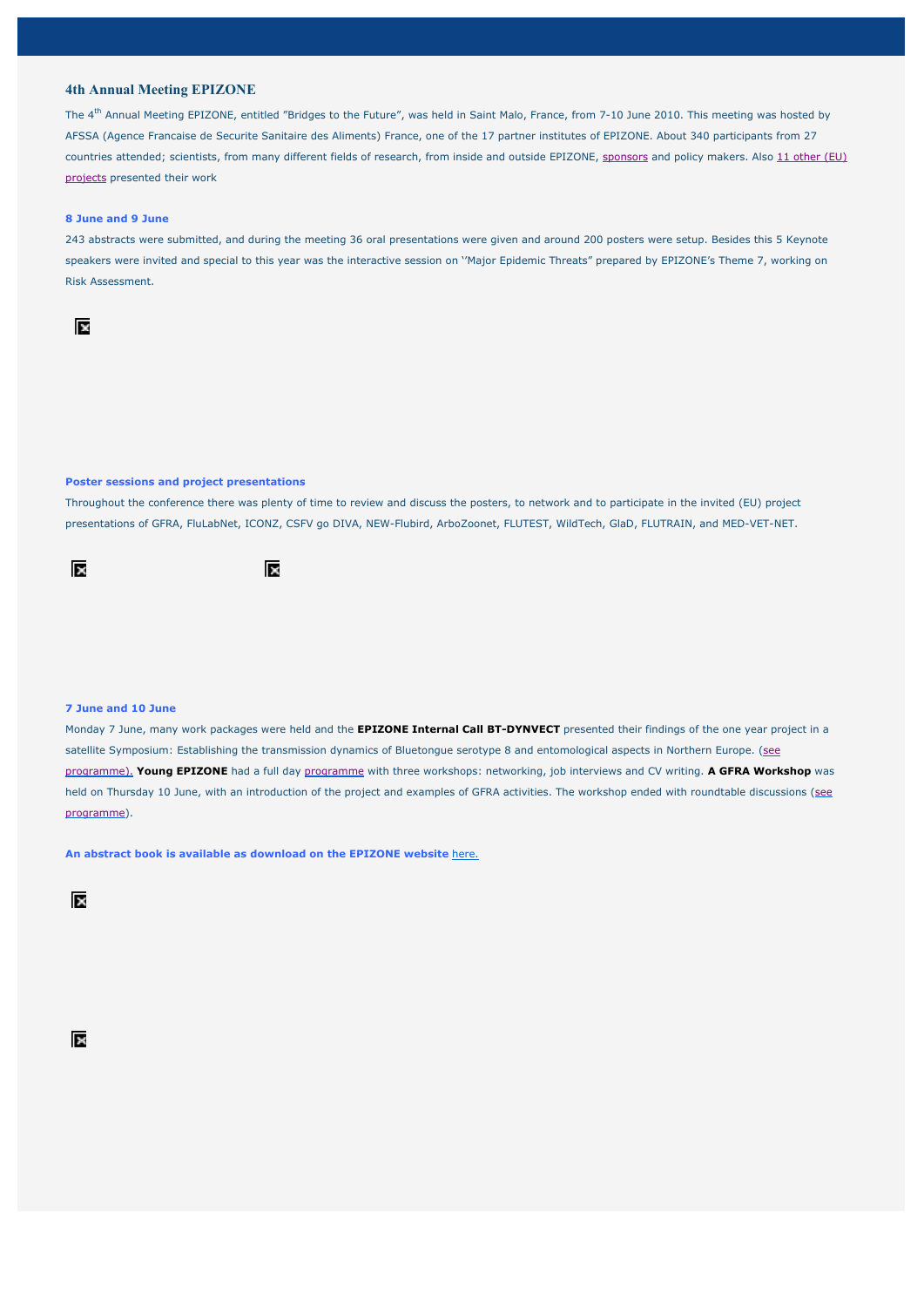### **Keynote speakers 4th Annual Meeting**

#### **8 June**

**Dr Rob Raynard**, from University of Aberdeen; Scottish Fish Immunology Research Centre, was the first keynote speaker on Tuesday 8 June with the presentation entitled: 'Infectious Salmon Anaemia: emergence, control and surveillance in Aquaculture'. "The disease was first reported from Norway in 1984, where it is still widespread. Subsequently it occurred in Canada, the USA, the Faeroe Islands and Chile. An outbreak occurred in Scotland in 1998/9 and this was eradicated at a cost then over £20M." …*read more.* The keynote lecture was followed by oral presentations from EPIZONE's Theme 4, Diagnostics, (see abstract book for all oral presentations, available as download ).

**The afternoon session** highlighted EPIZONE's Theme 5, Intervention Strategies, and was opened by keynote speaker **Dr Ken Mc Cullough**, from Institute of Virology and Immunoprophylaxis (IVI), with the lecture: 'Viruses, Vaccines and Dendritic Cells: a question of Life, the Universe and Everything?' "Dendritic cells (DC) play a critical role in immune defence development by mediating the interaction of various components within the innate and adaptive immune compartments. During the last decade, the increase in our knowledge on the critical role of DC has elaborated our understanding of how viruses evade and modulate immune defence processes, as well as promoted research and development of vaccines for targeting DC*."… read more*

#### **9 June "Major Epidemic Threats"**

The second day of the meeting focused on the special topic of this year "Major Epidemic Threats" and started with the keynote speaker **Dr Hana Weingartl,** from the Canadian Food Inspection Agency, giving a presentation entitled: 'Susceptibility of pigs to Zaire Ebola virus and their potential as an intermediate host species' . "Ebola viruses are one of the examples of re-emerging pathogens in humans and nonhuman primates. Swine was not suspected to be a potential host for these viruses, until detection of Reston Ebola virus in pigs in the Philippines. Subsequently, specific antibodies were found in pig farmers indicating exposure to the virus. This important observation raised the possibility that pigs may be an amplifying species and trans Ebola virus also to humans"… *read more*

**In the afternoon session** two keynote speakers presented their work: **Professor Ian Brown** from Veterinary Laboratories Agency with: 'Threats to animal health from influenza, an EU perspective and

**Professor Chris Olsen** from University of Wisconsin-Madison; School of Veterinary Medicine with:'Swine influenza in North America: virus evolution, control and public health implications' .

Ian Brown: "During the last ten years there have been multiple threats to animal health in the EU from influenza. Primarily this has involved outbreaks in domestic poultry with highly pathogenic avian influenza (HPAI) of various subtypes. The cost to the industry and the community can be estimated in billions of Euros. Other influenza viruses present significant disease threat to other hosts such as the recent pandemic (H1N1) 2009 virus whereby spread to animal populations provides additional challenges to the veterinary community and industry alike." ... *read more.*

Chris Olsen:" Pigs have suffered the effects of influenza virus infection since at least the 1930s. For six decades, the primary cause of influenza in North American pigs was viruses of the classical swine influenza H1N1 lineage. However, in the late 1990s, a wide variety of novel reassortant viruses of multiple subtypes emerged within the North American swine population, with differing implications for both swine and human health" …*read more.*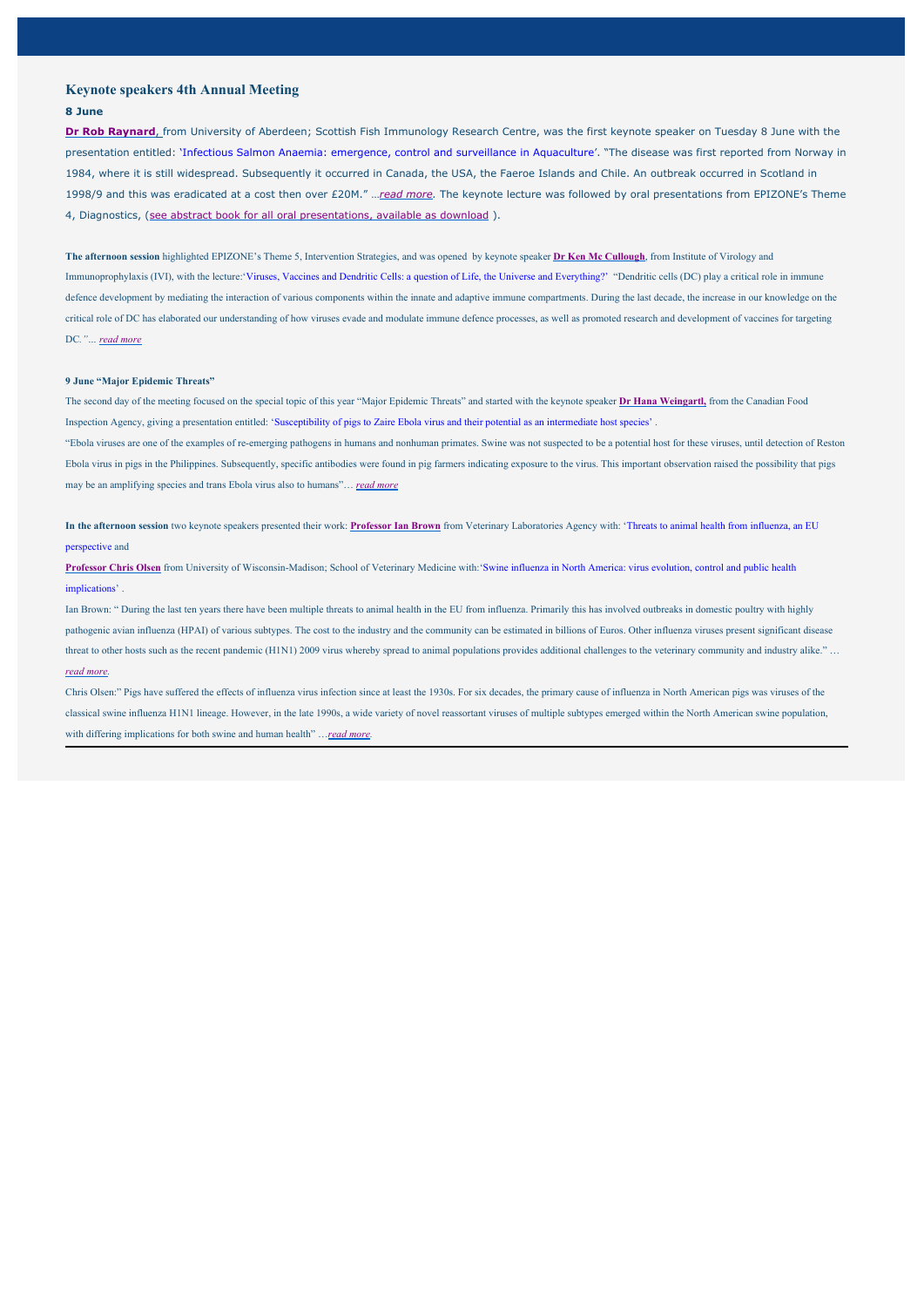### **Report on the Young EPIZONE Meeting, Saint Malo**

The Young EPIZONE meeting was held the day before the main EPIZONE meeting and was split into several sessions and workshops. Incorporating the theme of 'Building Bridges to the Future' and with positive feedback from the previous annual meeting we decided to focus on networking and communication.

### **Debating**

In the morning session people were randomly allocated groups and were given a debate topic with information and time in those groups to prepare their cases which were presented to everyone. We tried to use this format to make the meeting less intimidating and to allow people to work with people that they didn't know. Debating also gives people the opportunity to respond to questions in a non threatening environment!

#### **Improve networking and CV writing**

The afternoon session comprised a networking presentation on why and how to improve your networking followed by small group work to prepare an 'elevator pitch'. This was followed by presentations from Merial and Qiagen representatives on what they look for in a CV and at the interview. Young EPIZONE members were asked to bring along a copy of their CV's for the final workshop on CV writing and were provided with a handout on how to prepare a good CV and covering letter.

#### **Feedback**

In the morning session we had approximately 50 people attend our meeting and around 30 for the afternoon sessions. After the final session we asked our member's to complete a questionnaire for feedback about the meeting.Almost half rated the CV session and networking as the most useful components of the meeting and nearly 70% rated the topics covered in the meeting as very useful, the majority would like us to keep a similar format for future meetings. Several people suggested that we send out a detailed schedule prior to the meeting and we will incorporate this for future events. Other suggestions included inviting more senior scientists, this was the aim for the networking session but unfortunately invited speakers had to cancel last minute and so this was not possible.

#### **Suggestions for the next meeting**

We asked for suggestions on subjects to be covered in the future and these included how to write a good paper, work on the elevator pitch, oral and poster presentation workshops. In our first meeting we ran workshops on poster and oral presentations which proved to be popular and so hope to re run these in April.

#### **Poster prizes**

We provided handouts on poster presentations at our poster walk, were Young EPIZONE members worked in groups of 2 or 3 and rated all the posters and presented their top 2 or 3 in each category to the rest of the group highlighting why they had been chosen. We presented prizes for the best PhD and non PhD posters. This proved to be extremely popular and certainly encouraged people to stop and read more of the posters and shall be done again at future meetings.



**On the evening of the Young EPIZONE meeting** we also offered our member's the opportunity to socialise together and arranged for those who wanted to attend to meet at one of the local restaurants and it was fantastic to see the majority of people who had attended the meeting there.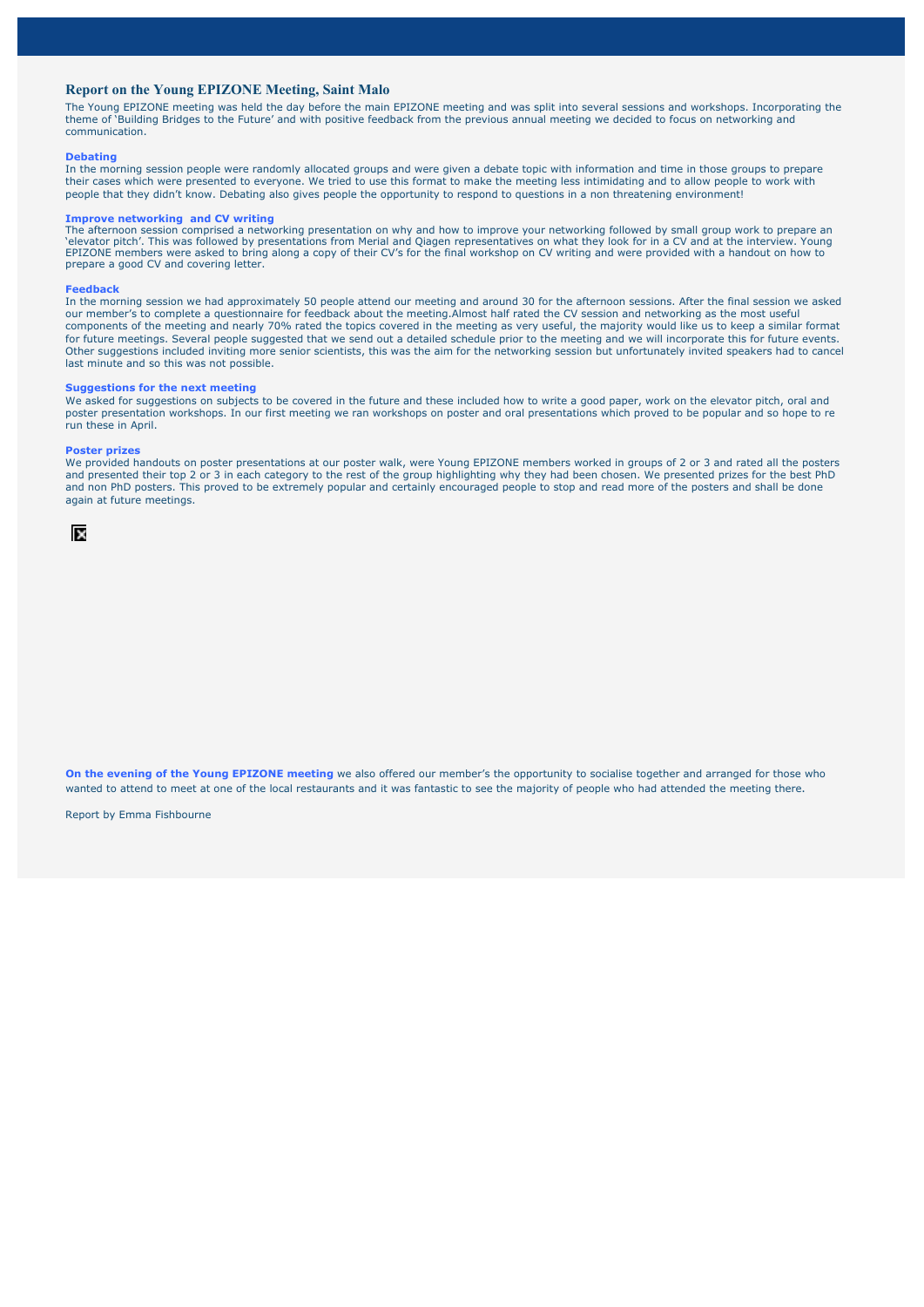### **Interactive session on 'Major Epidemic Threats' of the future**

In recent years, several epidemics have occurred in the European Union, e.g. bluetongue, foot and mouth disease and avian influenza, resulting in devastating consequences for livestock production in terms of both animal welfare and economic losses.

### **Annual Meeting, all expertise together**

The EPIZONE Network of Excellence has established a network of scientists with expertise in the diagnosis and control of viruses that can cause such epidemics.

The collaborative nature of this network aims at reducing the likelihood and consequences of any future epidemic threats. The annual meetings provide a unique opportunity to bring all expertise in the network together.

EPIZONE's Theme 7, Risk Assessment, used this opportunity to elicit the opinion of all participants about the future epidemic threats by means of an interactive session. Professor Dirk Pfeiffer from the Royal Veterinary College in London, UK, was moderator of the interactive session.

The results will be analysed and a report produced for the EPIZONE website.

#### **Interactive session Wednesday afternoon**

The Theme 7 working group, Louise Kelly, Clazien de Vos, Anthony Wilson, Emma Snary and Paul Gale prepared two sessions.

**The first session** was entitled: "Threats and changes" and asked for the audience's opinion on the current most threatening viruses (in terms of their likelihood of introduction and impact should they be introduced) and how those threats are affected by future changes in, for example, climate and the environment. The second session was entitled: "Preparedness: prevention, detection and control" and asked for the audience's opinion on the current state of preparedness for the most threatening viruses:

can their introduction be prevented, is early detection possible, and are tools available to control epidemic spread?

**-**The first questions focused on the background of the audience such as expertise, region of origin and years of experience, to allow for stratification of the answers in the analysis of the results.

### **The overall results of the first session were**:

- The combined opinions of the audience suggest that the current most threatening viruses are influenza viruses and foot and mouth disease virus, both with respect to impact and likelihood.
- The combined opinions of the audience suggest that there will be a large increase in the expected likelihood of introduction of West Nile fever, Rift Valley fever and Crimean Congo haemorrhagic fever and their subsequent spread and persistence in the future.

**-**The questions in the second session were based on the two current most threatening viruses. Results still have to be analysed.

**-**Finally, some statements on disease prevention, detection and control were posed and the session was concluded with two evaluation questions. The majority of the audience was positive in its judgment: 40% enjoyed the session very much, 47% found the session interesting, 7% vote for times fly when…., and 6% thought it was just ok.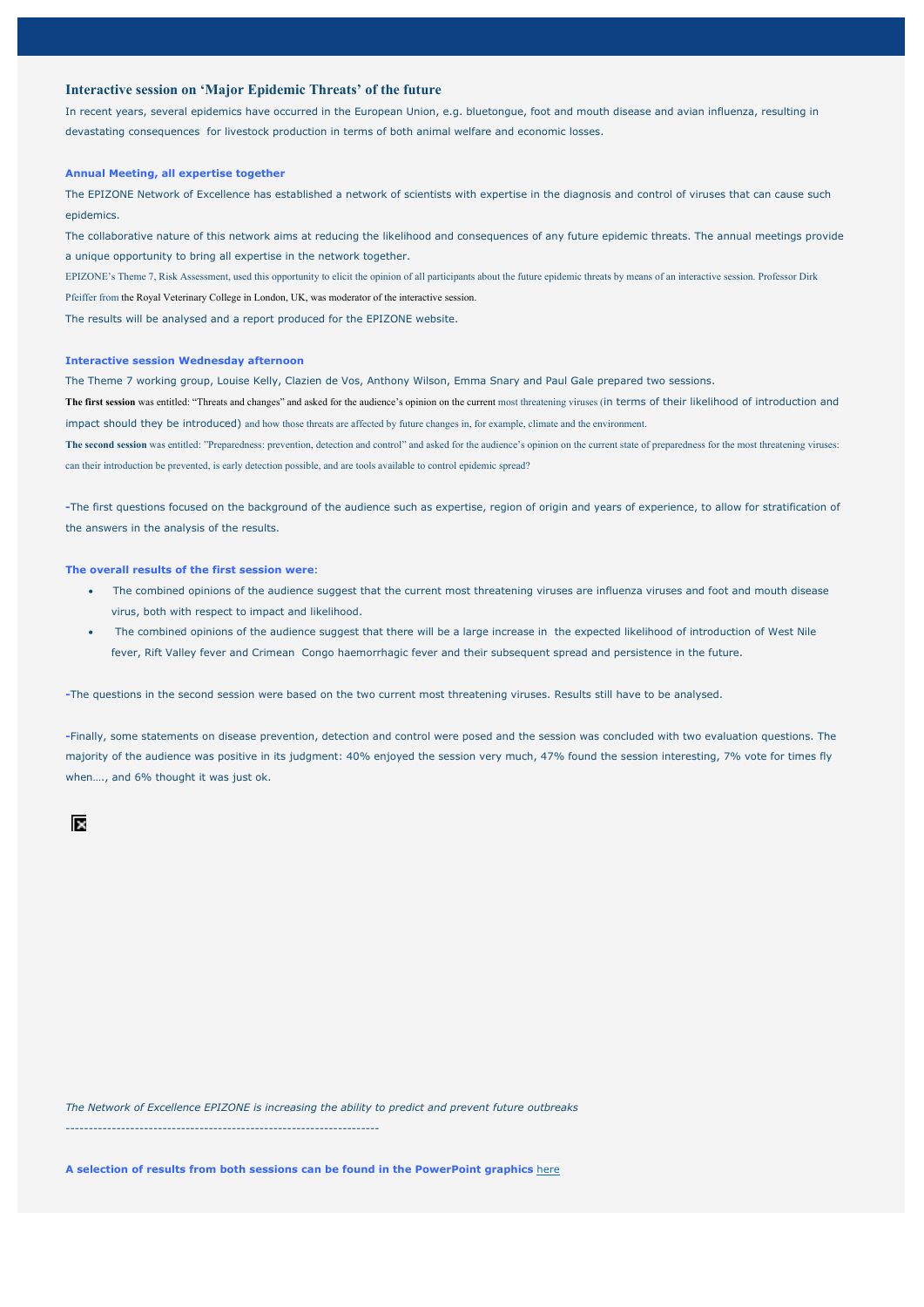## **5th Annual Meeting EPIZONE**

The 5<sup>th</sup> Annual Meeting EPIZONE will be organised by CVI (Central Veterinary Institute of Wageningen University and Research Centre) in Arnhem, The Netherlands. The meeting will be held from 11-14 April 2011.

The 5th annual meeting's slogan is "**Science on alert**".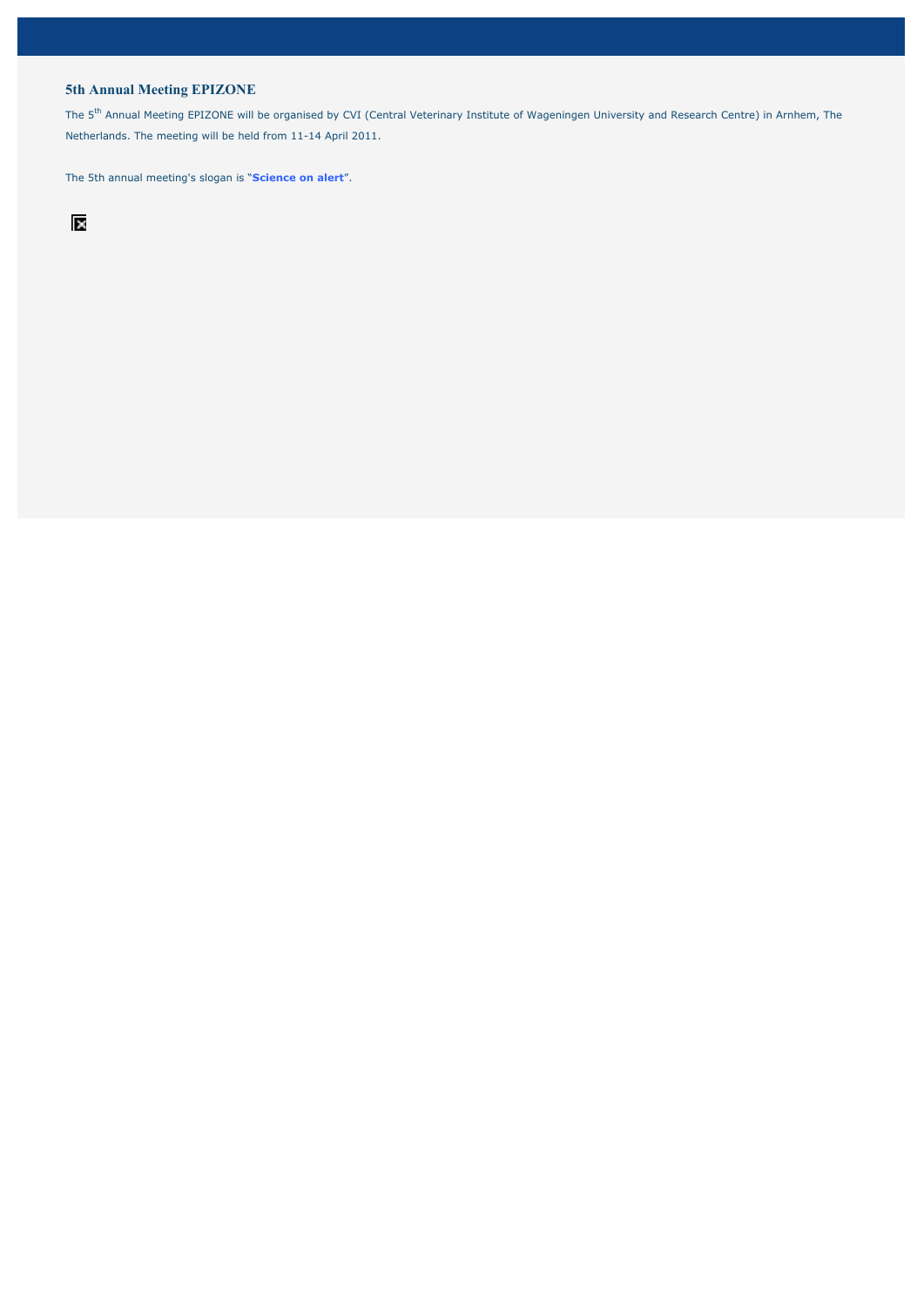### **EPIZONE presented at the World Expo in Shanghai**

From 15 to 18 June 2010 the European Commission organized the EU-China Science & Technology week at the World Expo in Shanghai, China. The meeting was held at the EU pavilion inside the Belgium pavilion at the Worlds Expo exhibition park. In a program of science policy sessions, scientific workshop and media briefings participants showed joint achievements, exchanged success stories and explored new perspectives and collaboration opportunities between European and Chinese research organizations. EPIZONE was invited by the EU:"as a **key contributor** to the workshop session on 17th June, which we are organising. EPIZONE would be one of the **flagships's projects** to be featured during this session''. The theme of the Expo was "Better city,

Better life".



#### **EPIZONE presentation**

Besides a short press briefing, the EPIZONE network was presented in a dedicated session by its coordinator Prof. Wim H. M. van der Poel. This session was entitled "Feeding cities and citizens with sustainable and safe food", and was chaired by Maive Rute, DG Research director for Food, Agriculture and Fisheries. The 4 projects in this session focused on the impact of safe and sustainable food production and all have Chinese partners. In his presentation the EPIZONE coordinator showed the activities of the network and emphasized the aims of EPIZONE to improve collaboration of veterinary research to prevent and control epizootic animal diseases in order to guarantee sustainable and safe production of food of animal origin.

#### **Integrate EU and China research**

The EU-China S&T week was bringing together over 500 leading scientists, journalists and representatives of industry, academia and governments from Europe and China who extensively shared knowledge and experiences with the aim to work together and integrate EU and China research.

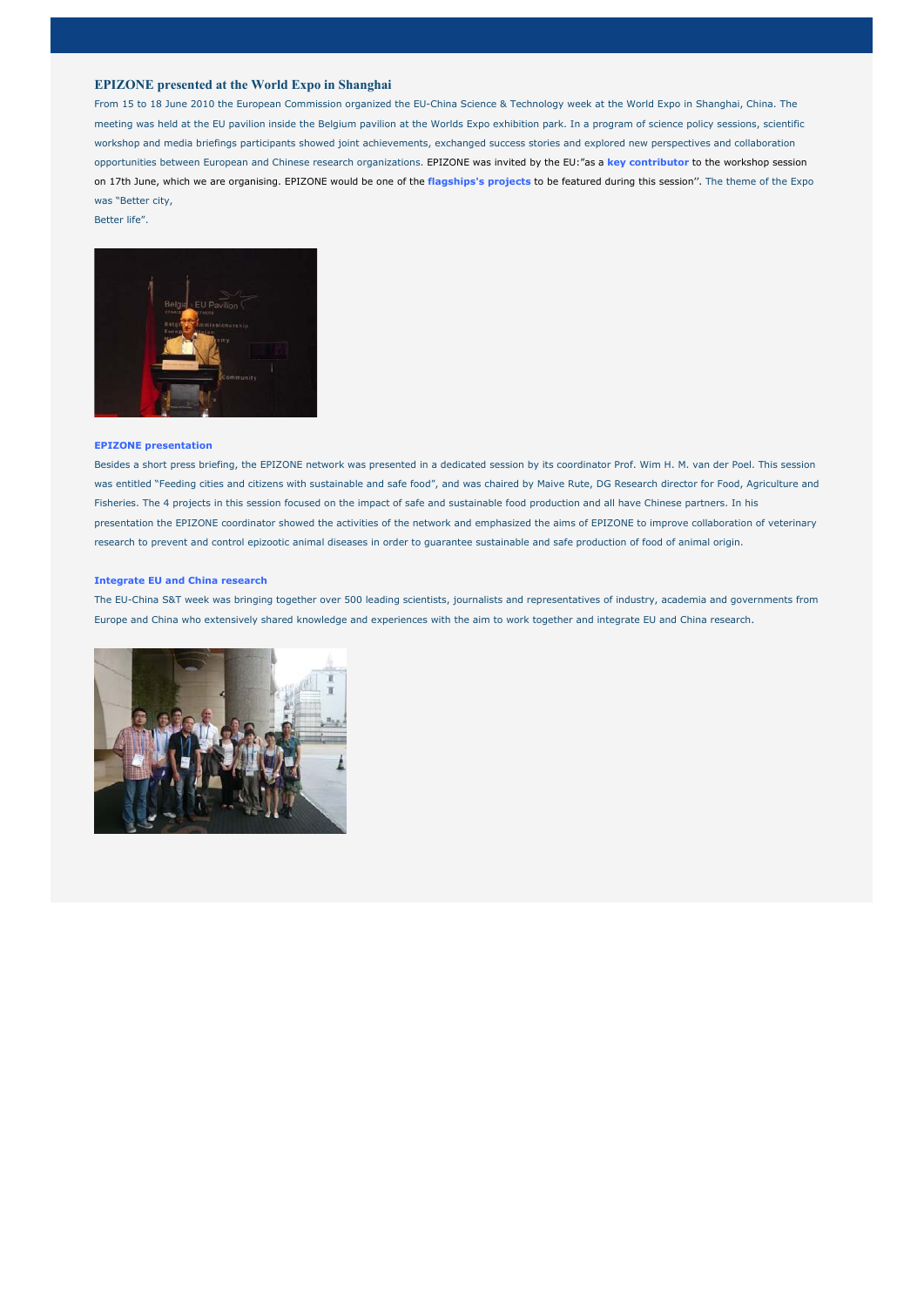## **Scientific Opinion on Q fever, EFSA report**

The recent developments in the EU, especially the increase in confirmed human cases of Q fever in the Netherlands, call for special consideration as regards the risks posed by Q fever for humans and animals. The European Commission requested further scientific advice and risk assessment, as regards Q fever in animals. The mandate posed three questions:

- x to assess the significance of the occurrence of Q fever in the EU Member States for a better
- x understanding of the scale and distribution of the disease and infection (with the focus on farm animals and humans) to assess the risk factors for Q fever occurrence and persistence in animal husbandry and the related risks for humans, and
- $\bullet$  to assess the effectiveness and efficiency of disease control options.

An opinion, in response to the mandate, was prepared by the EFSA Panel on Animal Health and Welfare, with input from EFSA's Panel on Biological Hazards (BIOHAZ) and the Zoonoses and Assessment Methodologies Unit, and in close collaboration with the European Centre for Disease Prevention and Control (ECDC).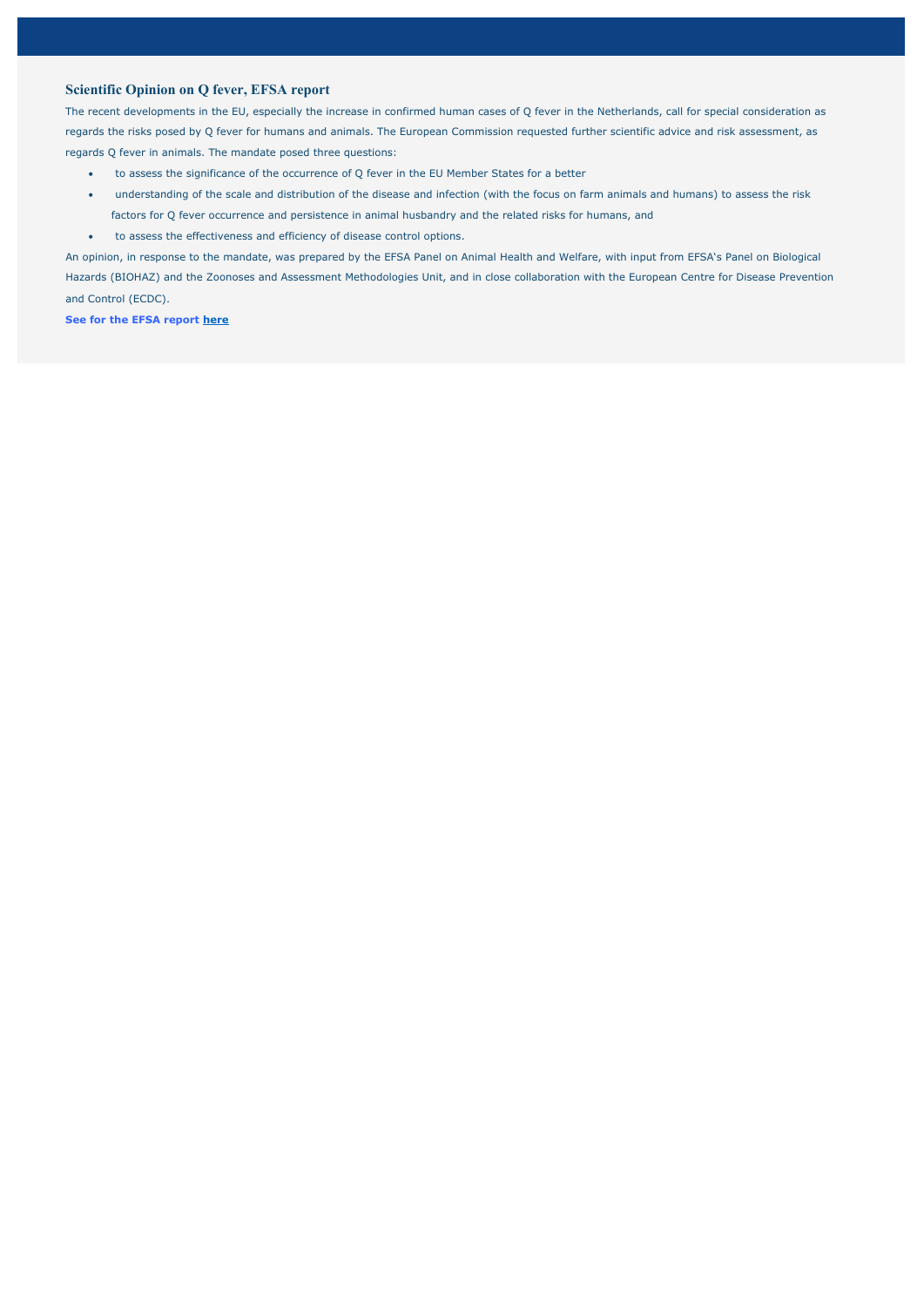## **Foot-and-Mouth Disease Training Courses**

The EuFMD Commission is continuing to organize 'Real-Time' Training Program which is an intensive, 4 day program of clinical FMD investigation for the recognition and sampling of animals for Foot-and-Mouth Disease (FMD) hosted by SAP and Erzurum Veterinary Control and Research Institute of Turkey. Participants receive intensive class-room training for one day followed by 2-3 days of visiting suspect outbreaks, carrying out a full investigation of suspected cases and collection of epi-information, testing of samples onsite or at a laboratory equipped to undertake ELISA and penside tests for virus and antibody, and analyses to trace the movements of animals and to trace source and spread of infection.

Upcoming Training Course 18/10/2010 **Training Course 9** Erzurum, Turkey 18-22 October 2010 **(tentative)**